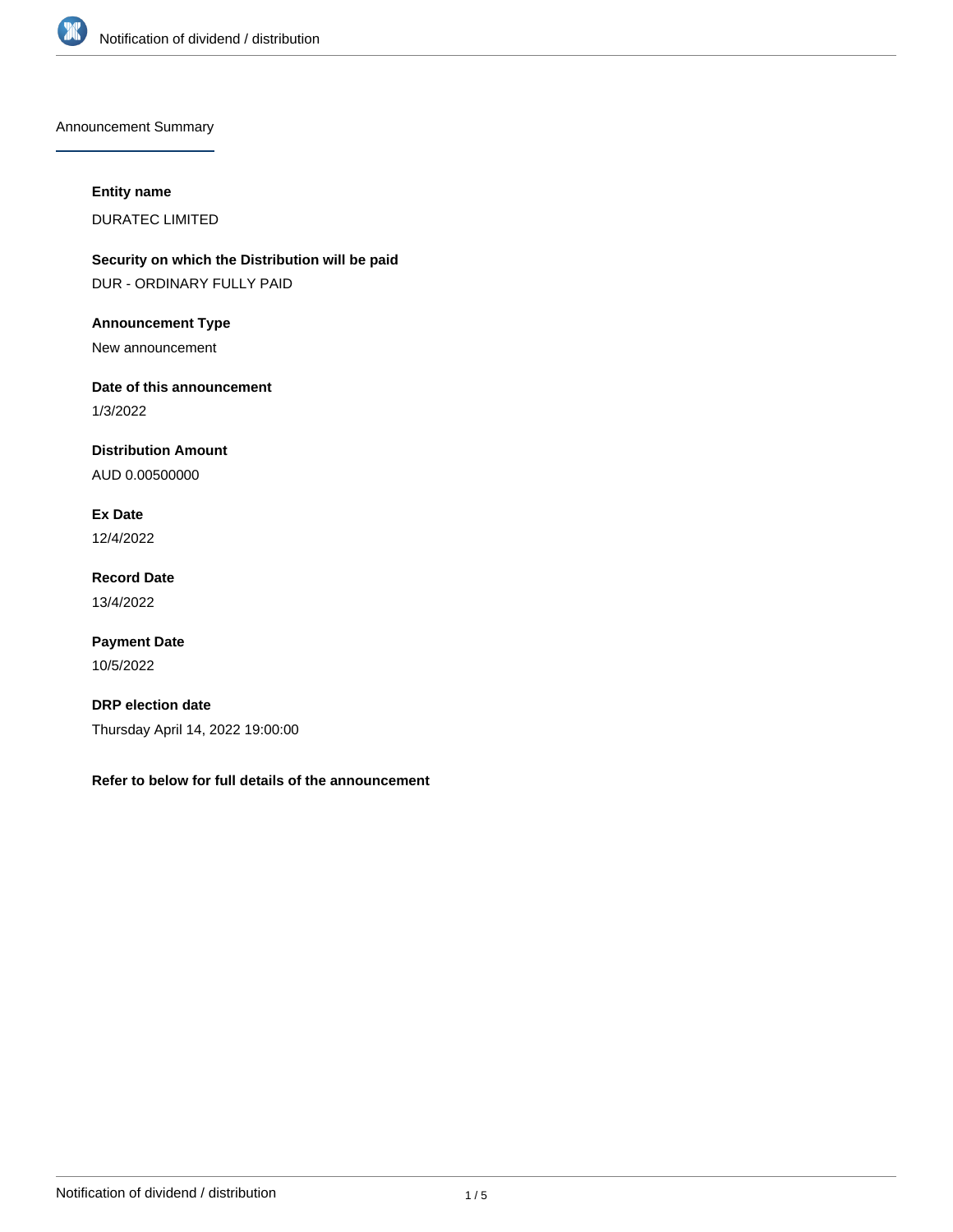

Announcement Details

Part 1 - Entity and announcement details

#### **1.1 Name of +Entity**

DURATEC LIMITED

**1.2 Registered Number Type ACN** 

**Registration Number**

141614075

**1.3 ASX issuer code** DUR

#### **1.4 The announcement is** New announcement

**1.5 Date of this announcement** 1/3/2022

**1.6 ASX +Security Code** DUR

**ASX +Security Description** ORDINARY FULLY PAID

Part 2A - All dividends/distributions basic details

**2A.1 Type of dividend/distribution C** Ordinary

**2A.2 The Dividend/distribution:**

relates to a period of six months

# **2A.3 The dividend/distribution relates to the financial reporting or payment period ending ended/ending (date)**

31/12/2021

## **2A.4 +Record Date**

13/4/2022

**2A.5 Ex Date** 12/4/2022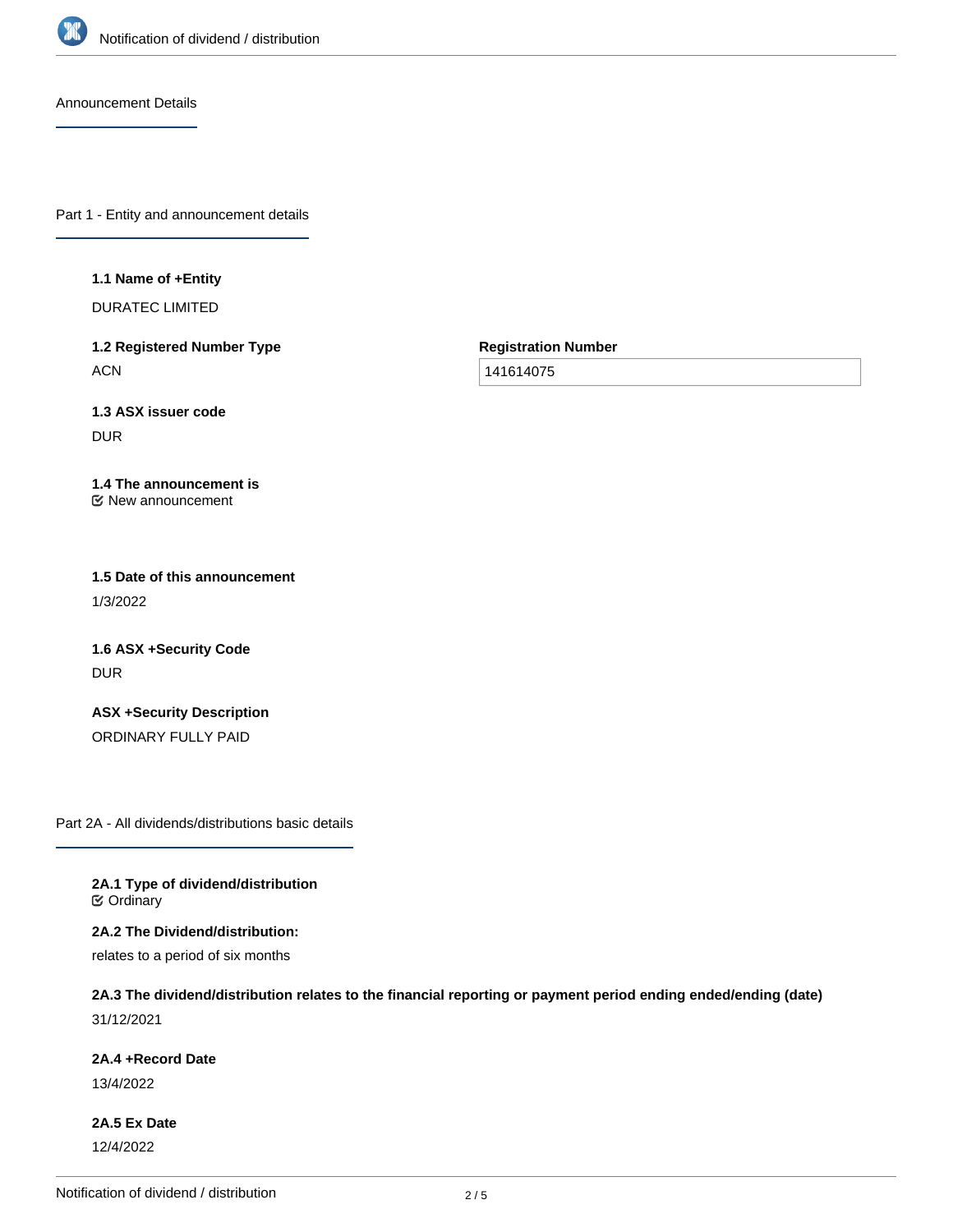### **2A.6 Payment Date**

10/5/2022

**2A.7 Are any of the below approvals required for the dividend/distribution before business day 0 of the timetable?**

- **•** Security holder approval
- **Court approval**
- **Lodgement of court order with +ASIC**
- **ACCC approval**
- **FIRB approval**
- **Another approval/condition external to the entity required before business day 0 of the timetable for the dividend/distribution.**

No

**2A.8 Currency in which the dividend/distribution is made ("primary currency")**

AUD - Australian Dollar

| 2A.9 Total dividend/distribution payment amount per |  |
|-----------------------------------------------------|--|
| +security (in primary currency) for all             |  |
| dividends/distributions notified in this form       |  |

AUD 0.00500000

**2A.10 Does the entity have arrangements relating to the currency in which the dividend/distribution is paid to securityholders that it wishes to disclose to the market?** No

#### **2A.11 Does the entity have a securities plan for dividends/distributions on this +security?** We have a Dividend/Distribution Reinvestment Plan (DRP)

#### **2A.11a If the +entity has a DRP, is the DRP applicable to this dividend/distribution?** Yes

**2A.11a(i) DRP Status in respect of this dividend/distribution** Full DRP

#### **2A.12 Does the +entity have tax component information apart from franking?** No

Part 3A - Ordinary dividend/distribution

| 3A.1 Is the ordinary dividend/distribution estimated at<br>this time?<br>় No | 3A.1a Ordinary dividend/distribution estimated amount<br>per +security<br>AUD |
|-------------------------------------------------------------------------------|-------------------------------------------------------------------------------|
| 3A.1b Ordinary Dividend/distribution amount per<br>security                   |                                                                               |
| AUD 0.00500000                                                                |                                                                               |
| 3A.2 Is the ordinary dividend/distribution franked?<br>$\alpha$ Yes           | 3A.2a Is the ordinary dividend/distribution fully franked?<br>$\alpha$ Yes    |
|                                                                               |                                                                               |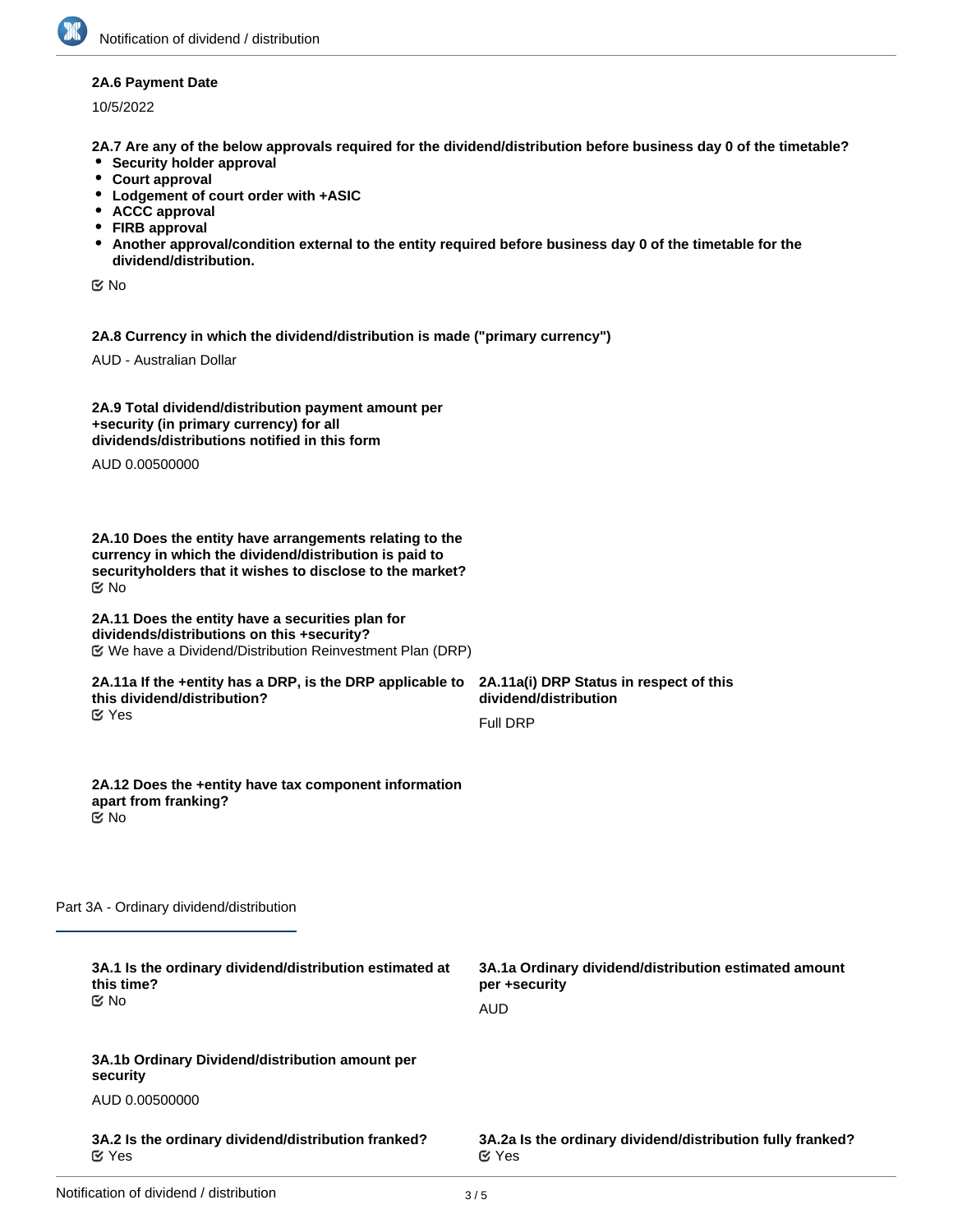18

| franked                                                                                                                                         | 3A.3 Percentage of ordinary dividend/distribution that is 3A.3a Applicable corporate tax rate for franking credit<br>$(\%)$ |  |  |
|-------------------------------------------------------------------------------------------------------------------------------------------------|-----------------------------------------------------------------------------------------------------------------------------|--|--|
| 100,0000 %                                                                                                                                      | 30.0000 %                                                                                                                   |  |  |
| 3A.4 Ordinary dividend/distribution franked amount per<br>+security                                                                             | 3A.5 Percentage amount of dividend which is unfranked<br>0.0000%                                                            |  |  |
| AUD 0.00500000                                                                                                                                  |                                                                                                                             |  |  |
| 3A.6 Ordinary dividend/distribution unfranked amount<br>per +security excluding conduit foreign income amount                                   |                                                                                                                             |  |  |
| AUD 0.00000000                                                                                                                                  |                                                                                                                             |  |  |
| 3A.7 Ordinary dividend/distribution conduit foreign<br>income amount per security                                                               |                                                                                                                             |  |  |
| AUD 0.00000000                                                                                                                                  |                                                                                                                             |  |  |
|                                                                                                                                                 |                                                                                                                             |  |  |
| Part 4A - +Dividend reinvestment plan (DRP)                                                                                                     |                                                                                                                             |  |  |
|                                                                                                                                                 |                                                                                                                             |  |  |
| 4A.1 What is the default option if +security holders do not indicate whether they want to participate in the DRP?                               |                                                                                                                             |  |  |
| 4A.2 Last date and time for lodgement of election<br>notices to share registry under DRP                                                        | 4A.3 DRP discount rate<br>5.0000 %                                                                                          |  |  |
| Thursday April 14, 2022 19:00:00                                                                                                                |                                                                                                                             |  |  |
| 4A.4 Period of calculation of reinvestment price                                                                                                |                                                                                                                             |  |  |
| <b>Start Date</b>                                                                                                                               | <b>End Date</b>                                                                                                             |  |  |
| 14/4/2022                                                                                                                                       | 2/5/2022                                                                                                                    |  |  |
| 4A.5 DRP price calculation methodology                                                                                                          |                                                                                                                             |  |  |
| A 5 per cent discount to the 10 day volume weighted average price will apply to allotments made under the DRP for the<br>2022 interim dividend. |                                                                                                                             |  |  |
| 4A.6 DRP Price (including any discount):                                                                                                        | 4A.7 DRP +securities +issue date                                                                                            |  |  |
| <b>AUD</b>                                                                                                                                      | 10/5/2022                                                                                                                   |  |  |
| 4A.8 Will DRP +securities be a new issue?<br>$\mathfrak{C}$ Yes                                                                                 | 4A.8a Do DRP + securities rank pari passu from + issue<br>date?<br>$\mathfrak{C}$ Yes                                       |  |  |
| 4A.9 Is there a minimum dollar amount or number of +securities required for DRP participation?<br>় No                                          |                                                                                                                             |  |  |
| 4A.10 Is there a maximum dollar amount or number of +securities required for DRP participation?                                                 |                                                                                                                             |  |  |
|                                                                                                                                                 |                                                                                                                             |  |  |

**4A.11 Are there any other conditions applying to DRP participation?** No